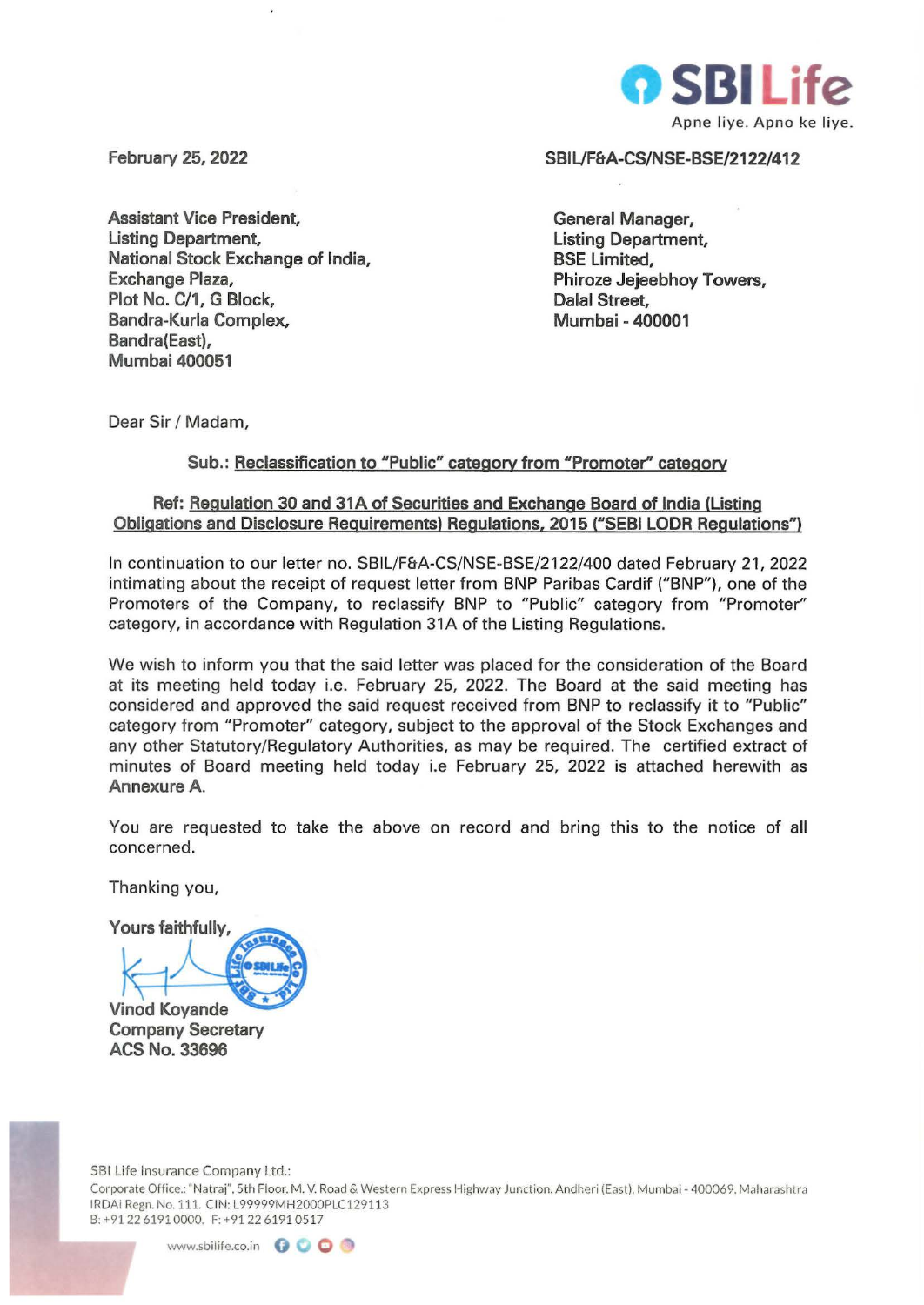

Extracts of Minutes of the 146<sup>th</sup> Meeting of the Board of Directors of SBI Life Insurance Co. Ltd. held on Friday, February 25, 2022 at 05:00 P.M. at Mumbai through Video Conference.

## Minute No. 3

## To approve reclassification of Promoter request from BNP Paribas Cardif

"RESOLVED THAT pursuant to the provisions of Regulation 31A and other relevant provisions of the SEBI (Listing Obligations and Disclosure Requirements) Regulations, 2015 ("Listing Regulations"), the relevant provisions of the Companies Act, 2013, read with the relevant Rules made thereunder (the "Act"), the guidelines and circulars issued by the Ministry of Corporate Affairs ("MCA"), the relevant provisions , if any, of Depositories Act, 1996, the relevant provisions of the Insurance Regulatory & Development Authority of India (the "IRDAI") and/or the Securities and Exchange Board of India (the "SEBI") in this regard, from time to time, and any other applicable laws (including any statutory amendment(s), modification(s), variation(s) or re-enactment(s) thereto, for the time being in force) and subject to the receipt of requisite approvals, consents, permissions and/or sanctions, if any, from any other appropriate Governmental/ Statutory/ Regulatory Authorities and subject to such conditions and modifications as may be prescribed, stipulated or imposed by any of the said Governmental/ Statutory/ Regulatory Authorities, while granting such approvals, consents, permissions, and/or sanctions, which may be agreed to by the Board of Directors of the Company (the "Board") and the request letter dated February 21, 2022 received from BNP Paribas Cardif (BNP), one of the Promoters of the Company, the approval of the Board be and is hereby accorded for reclassification of BNP classified as Promoter in the "Promoter/Promoter group" category, having nil holding of the total issued and paid-up equity share capital of the Company to "Public" category. The Board also noted the confirmation received from BNP under Regulation 31A (3)(b) of the Listing Regulations.

RESOLVED FURTHER THAT the approval of the Board be and is hereby accorded to seek the approval of the Stock Exchanges where equity shares of the Company are listed, to the aforesaid reclassification of BNP in accordance with Regulation 31A of the Listing Regulations.

RESOLVED FURTHER THAT pursuant to the receipt of the approval of the Stock Exchange(s) to the aforesaid reclassification of BNP, the Company shall effect such reclassification in the Statement of its Shareholding Pattern from the immediate succeeding quarter in terms of Regulation 31 of Listing Regulations AND THAT the Company shall comply with the applicable provisions of the Securities and Exchange Board of India (Substantial Acquisition of Shares and Takeovers) Regulations, 2011 and the Securities and Exchange Board of India (Prohibition of Insider Trading) Regulations, 2015 and other applicable Guidelines/ Directions, that may be issued by any other Governmental/Statutory/ Regulatory Authority, in this regard, from time to time.



581 Life Insurance Company Ltd.: Corporate Office.: "Natraj". 5th Floor. M. V. Road&. Western Express Highway Jur.ction. Andheri (East). Mumbai - 400069. Maharashtra IRDAi Regn. No. 111. CIN: L99999MH2000PLC129113 8:+912261910000. F:+912261910517